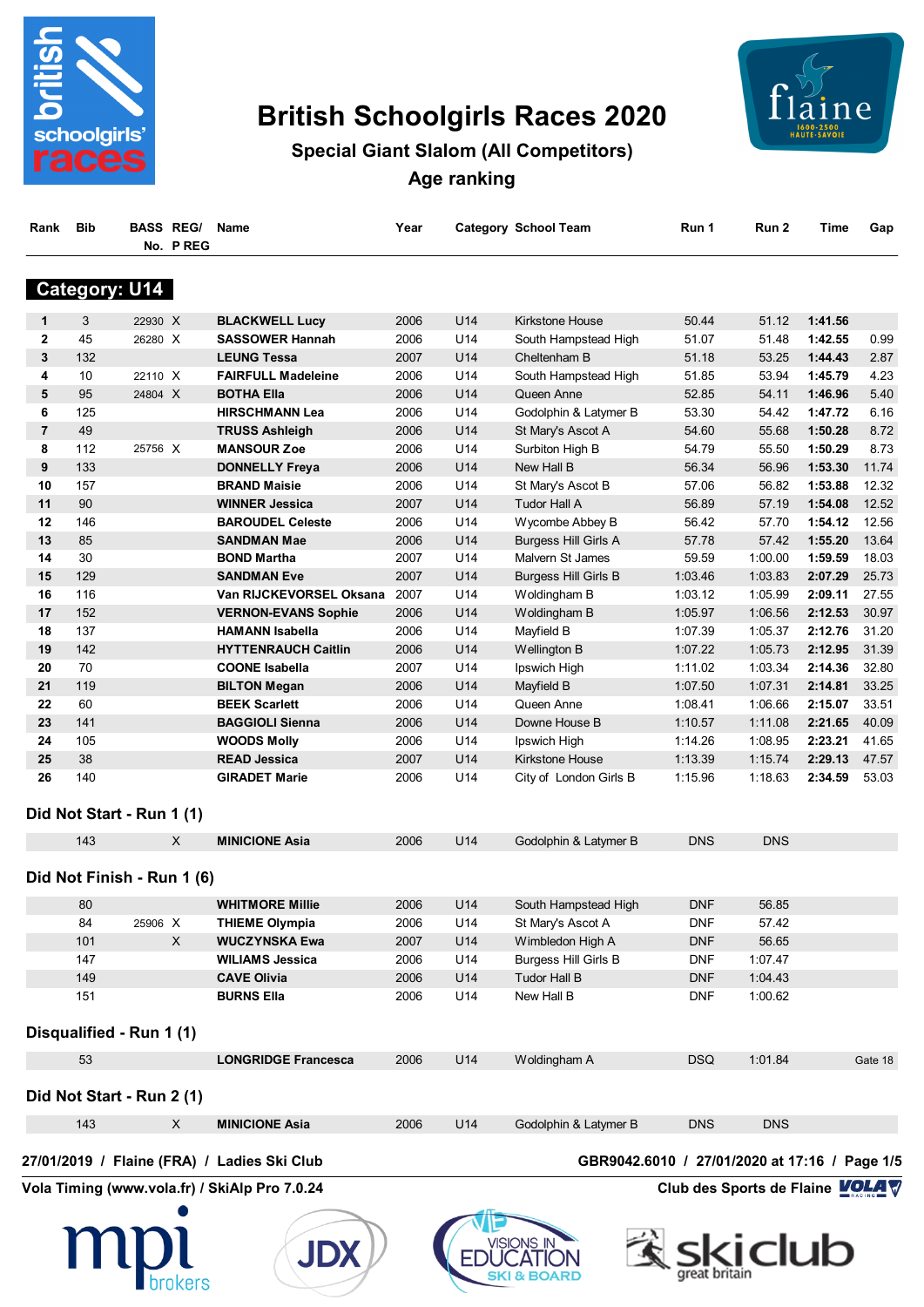| Rank         | <b>Bib</b>               |                    | <b>BASS REG/</b><br>No. PREG | <b>Name</b>                                 | Year         |            | Category School Team                      | Run 1              | Run 2          | Time               | Gap            |
|--------------|--------------------------|--------------------|------------------------------|---------------------------------------------|--------------|------------|-------------------------------------------|--------------------|----------------|--------------------|----------------|
|              | Disqualified - Run 2 (2) |                    |                              |                                             |              |            |                                           |                    |                |                    |                |
|              | 25                       | 23260 X            |                              | <b>JOHN Amelia</b>                          | 2006         | U14        | Queen Anne                                | 53.93              | <b>DSQ</b>     |                    | Gate 31        |
|              | 131                      |                    |                              | <b>FINLATOR Amber</b>                       | 2007         | U14        | Tudor Hall B                              | 1:03.31            | <b>DSQ</b>     |                    | Gate 9         |
|              | <b>Category: U16</b>     |                    |                              |                                             |              |            |                                           |                    |                |                    |                |
| 1            | 11                       | 21400 X            |                              | <b>WEEKS Ella</b>                           | 2004         | U16        | Guildford High A                          | 44.76              | 44.69          | 1:29.45            |                |
| $\mathbf{2}$ | 5                        | 36763 X            |                              | <b>MORGAN Maisie</b>                        | 2005         | U16        | Strathallan                               | 46.29              | 46.97          | 1:33.26            | 3.81           |
| 3            | 24                       | 25679 X            |                              | <b>BECKWITH-AUBRY Cara</b>                  | 2005         | U16        | Wycombe Abbey A                           | 48.03              | 47.14          | 1:35.17            | 5.72           |
| 4            | 62                       | 24577 X            |                              | <b>HEWETT Alexandra</b>                     | 2004         | U16        | Cheltenham A                              | 47.77              | 47.76          | 1:35.53            | 6.08           |
| 5            | 33                       | 23720 X            |                              | <b>DENNISON Hannah</b>                      | 2004         | U16        | Kingsley                                  | 48.36              | 47.75          | 1:36.11            | 6.66           |
| 6            | 27                       | 24566 X            |                              | <b>PALMER Nicole</b>                        | 2004         | U16        | Cheltenham A                              | 48.50              | 48.72          | 1:37.22            | 7.77           |
| 7            | 83                       | 23421 X            |                              | <b>HUGHES Sophie</b>                        | 2004         | U16        | New Hall A                                | 48.21              | 49.72          | 1:37.93            | 8.48           |
| 8            | 34                       | 21377 X            |                              | <b>VESELY Ophelia</b>                       | 2004         | U16        | Wellington A                              | 50.64              | 50.03          | 1:40.67            | 11.22          |
| 9            | 31                       |                    |                              | <b>NEGRI Allegra</b>                        | 2005         | U16        | Wimbledon High A                          | 50.92              | 51.21          | 1:42.13            | 12.68          |
| 10           | 22                       |                    |                              | <b>BUTLER Alice</b>                         | 2004         | U16        | Stowe                                     | 51.13              | 51.64          | 1:42.77            | 13.32          |
| 11           | 81                       | 22330 X            |                              | <b>HART Katherine</b>                       | 2005         | U16        | Guildford High A                          | 50.68              | 52.54          | 1:43.22            | 13.77          |
| 12           | 54                       |                    | X                            | <b>HALESTRAP Tate</b>                       | 2005         | U16        | Downe House A                             | 52.65              | 50.71          | 1:43.36            | 13.91          |
| 13           | 115                      | 23292 X            |                              | <b>GOULD Chloe</b>                          | 2004         | U16        | New Hall B                                | 51.25              | 52.42          | 1:43.67            | 14.22          |
| 14           | 104                      |                    | X                            | DE PORTALES Margaux                         | 2004         | U16        | Wellington A                              | 52.41              | 52.25          | 1:44.66            | 15.21          |
| 15           | 29                       |                    |                              | <b>LUCENET Ruby</b>                         | 2004         | U16        | Latymer Upper                             | 52.58              | 52.39          | 1:44.97            | 15.52          |
| 16           | 15                       |                    |                              | <b>HOGBIN Charlotte</b>                     | 2005         | U16        | <b>Burgess Hill Girls A</b>               | 51.74              | 53.54          | 1:45.28            | 15.83          |
| 17           | 99                       | 23210 X            |                              | <b>HANFORD Juliette</b>                     | 2004         | U16        | Latymer Upper                             | 51.75              | 54.61          | 1:46.36            | 16.91          |
| 18           | 41                       | 25811 X            |                              | <b>RILEY Emily</b>                          | 2004         | U16        | Richmond                                  | 53.14              | 53.31          | 1:46.45            | 17.00          |
| 19           | 108                      | 23788 X            |                              | <b>LANGLEY Alicia</b>                       | 2005         | U16        | Guildford High B                          | 53.79              | 53.45          | 1:47.24            | 17.79          |
| 20           | $\overline{7}$           |                    |                              | <b>WITHEROW Alexandra</b>                   | 2004         | U16        | St Swithuns A                             | 54.02              | 53.28          | 1:47.30            | 17.85          |
| 21           | 17                       |                    |                              | <b>WEBER-HENSCHEL Augusta</b>               | 2004         | U16        | Mayfield A                                | 53.07              | 54.46          | 1:47.53            | 18.08          |
| 22           | 126                      | 23427 X            |                              | <b>KEMKERS Saskia</b>                       | 2005         | U16        | Guildford High B                          | 53.93              | 53.89          | 1:47.82            | 18.37          |
| 23           | 66                       |                    | X                            | <b>WUCZYNSKA Maria</b>                      | 2005         | U16        | Wimbledon High A                          | 54.28              | 53.65          | 1:47.93            | 18.48          |
| 24           | 114                      |                    |                              | <b>FILATOVA Sonya</b>                       | 2004         | U16        | Cheltenham B                              | 53.58              | 54.37          | 1:47.95            | 18.50          |
| 25           | 110                      |                    |                              | <b>BAROUDEL Felicite</b>                    | 2004         | U16        | Wycombe Abbey B                           | 55.38              | 52.59          | 1:47.97            | 18.52          |
| 26           | 58                       |                    |                              | <b>OLSOFF Amelie</b>                        | 2004         | U16        | St Mary's Calne A                         | 54.24              | 53.93          | 1:48.17            | 18.72          |
| 27           | 86                       |                    |                              | <b>SLESINGER Allegra</b>                    | 2005         | U16        | Godolphin & Latymer A                     | 53.33              | 55.25          | 1:48.58            | 19.13          |
| 28           | 51                       |                    |                              | <b>RICHARDS CHAPATTE Marina</b>             | 2005         | U16        | Godolphin & Latymer A                     | 54.10              | 54.63          | 1:48.73            | 19.28          |
| 29           | 65                       |                    | $\boldsymbol{\mathsf{X}}$    | <b>PROBERT Myrtle</b>                       | 2005         | U16        | Malvern St James                          | 53.61              | 55.42          | 1:49.03            | 19.58          |
| 30           | 124                      | 23626 X            |                              | <b>BRYER Lucy</b>                           | 2004         | U16        | Wellington B                              | 54.91              | 55.34          | 1:50.25            | 20.80          |
| 31           | 79                       | 21284 X            |                              | <b>HINTON Tilly</b>                         | 2004         | U16        | Surbiton High A                           | 54.60              | 55.66          | 1:50.26            | 20.81          |
| 32           | 76                       | 22963 X            |                              | <b>BROOKS Isobel</b>                        | 2005         | U16        | Richmond                                  | 55.77              | 55.56          | 1:51.33            | 21.88          |
| 33           | 156                      |                    |                              | <b>PLAYNE Alice</b>                         | 2004         | U16        | Sherborne B                               | 56.56              | 55.71          | 1:52.27            | 22.82          |
| 34           | 71                       |                    |                              | <b>PLAYNE Isabelle</b>                      | 2004         | U16        | Sherborne A                               | 57.79              | 56.41          | 1:54.20            | 24.75          |
| 35<br>36     | 68<br>103                | 23717 X<br>23719 X |                              | <b>LAWTON Emma</b><br><b>SAINSBURY Lucy</b> | 2004<br>2004 | U16<br>U16 | Kingsley                                  | 58.74              | 55.83<br>57.68 | 1:54.57<br>1:55.21 | 25.12<br>25.76 |
| 37           | 28                       |                    |                              | <b>WOODWARD Ruby</b>                        | 2004         | U16        | Kingsley                                  | 57.53              | 58.70          | 1:55.66            | 26.21          |
| 38           | 106                      |                    |                              | <b>JOHNSON Mollie</b>                       | 2005         | U16        | St Georges Ascot<br>Wellington B          | 56.96<br>58.45     | 57.31          | 1:55.76            | 26.31          |
| 39           | 52                       |                    |                              | <b>TURNER Georgina</b>                      | 2004         | U16        | Mayfield A                                | 58.40              | 57.68          | 1:56.08            | 26.63          |
| 40           | 18                       |                    |                              | <b>BERKNOV Clara</b>                        | 2005         | U16        | Woldingham A                              | 59.34              | 59.60          | 1:58.94            | 29.49          |
| 41           | 50                       |                    |                              | <b>LIND Hannah</b>                          | 2005         | U16        |                                           | 58.32              | 1:00.85        | 1:59.17            | 29.72          |
| 42           | 26                       |                    |                              | <b>BURRELL Teale</b>                        | 2005         | U16        | <b>Burgess Hill Girls A</b><br>Heathfield | 1:01.10            | 58.52          | 1:59.62            | 30.17          |
| 43           | 93                       |                    |                              | <b>BYNG Rose</b>                            | 2004         | U16        | St Mary's Calne A                         | 57.80              | 1:03.47        | 2:01.27            | 31.82          |
| 44           | 120                      |                    |                              | <b>WELCH Charlotte</b>                      | 2004         | U16        | Sherborne B                               | 1:01.36            | 1:00.06        | 2:01.42            | 31.97          |
| 45           | 138                      |                    |                              | <b>WOOLGAR Islay</b>                        | 2004         | U16        | Sherborne B                               | 1:00.66            | 1:00.89        | 2:01.55            | 32.10          |
| 46           | 150                      |                    |                              | <b>BARINOVA Fevroniya</b>                   | 2005         | U16        | Cheltenham B                              | 1:01.97            | 1:00.02        | 2:01.99            | 32.54          |
| 47           | 64                       |                    |                              | <b>KERLEY Pascale</b>                       | 2005         | U16        |                                           |                    |                |                    | 32.64          |
| 48           | 122                      |                    |                              | <b>WESSEL Amelie</b>                        | 2005         | U16        | Latymer Upper                             | 1:02.14<br>1:02.05 | 59.95          | 2:02.09            | 32.98          |
| 49           | 111                      |                    |                              | <b>TIBBLE Tara</b>                          | 2005         | U16        | City of London Girls B                    | 1:00.99            | 1:00.38        | 2:02.43            | 33.92          |
|              |                          |                    |                              |                                             |              |            | <b>Burgess Hill Girls B</b>               |                    | 1:02.38        | 2:03.37            |                |
| 50           | 127                      |                    |                              | <b>LAW Sasha</b>                            | 2005         | U16        | St Swithuns B                             | 1:02.26            | 1:01.48        | 2:03.74            | 34.29          |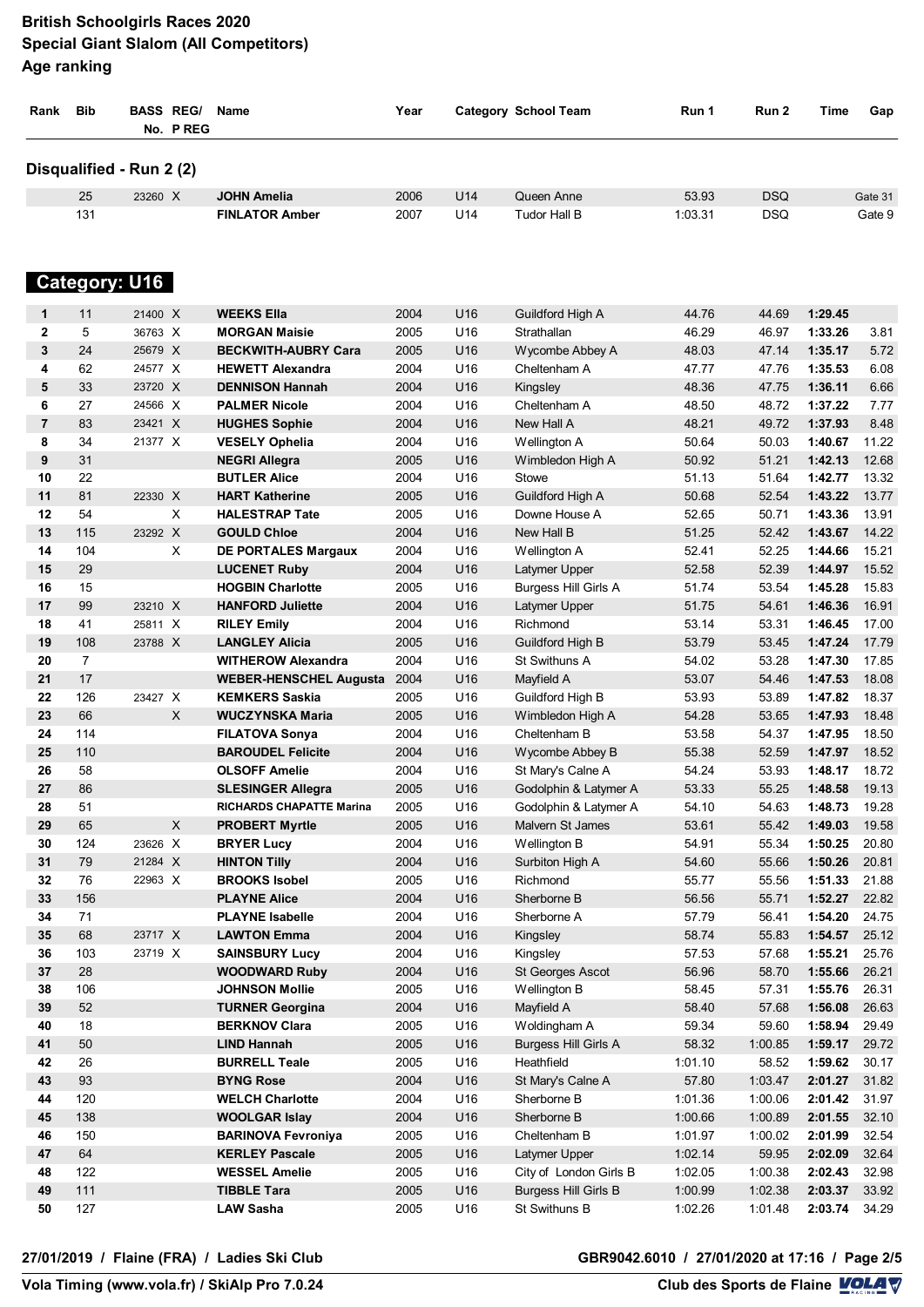| Rank         | <b>Bib</b>                 |         | <b>BASS REG/</b><br>No. PREG | Name                                | Year |                 | <b>Category School Team</b> | Run 1      | Run 2      | Time            | Gap     |
|--------------|----------------------------|---------|------------------------------|-------------------------------------|------|-----------------|-----------------------------|------------|------------|-----------------|---------|
| 51           | 63                         |         |                              | <b>WOODWARD Lily</b>                | 2004 | U16             | St Georges Ascot            | 1:02.37    | 1:01.75    | 2:04.12         | 34.67   |
| 52           | 148                        | 22416 X |                              | <b>HOLT Josephine</b>               | 2004 | U16             | Surbiton High B             | 1:00.55    | 1:03.85    | 2:04.40         | 34.95   |
| 53           | 98                         |         |                              | <b>MARRIOTT Constance</b>           | 2005 | U16             | St Georges Ascot            | 1:02.47    | 1:03.85    | 2:06.32         | 36.87   |
| 54           | 78                         |         |                              | <b>ANDERSON Jessica</b>             | 2004 | U16             | Stamford                    | 1:04.03    | 1:03.01    | 2:07.04         | 37.59   |
| 55           | 92                         |         |                              | <b>NYLAENDE Natalie</b>             | 2005 | U16             | Stowe                       | 1:05.07    | 1:04.79    | 2:09.86         | 40.41   |
| 56           | 134                        |         |                              | <b>KIBBLEWHITE Isabelle</b>         | 2005 | U16             | Woldingham B                | 1:04.74    | 1:06.80    | 2:11.54         | 42.09   |
| 57           | 154                        |         |                              | <b>HARPER Nancy</b>                 | 2005 | U16             | St Mary's Calne B           | 1:05.23    | 1:06.97    | 2:12.20         | 42.75   |
| 58           | 109                        |         |                              | <b>ROSE Georgina</b>                | 2005 | U16             | St Swithuns B               | 1:08.37    | 1:08.40    | 2:16.77         | 47.32   |
| 59           | 136                        |         |                              | <b>PATERSON Pollyanna</b>           | 2004 | U16             | St Mary's Calne B           | 1:08.61    | 1:09.34    | 2:17.95         | 48.50   |
| 60           | 61                         |         |                              | <b>CUNNINGHAM-DAY Rosaleen 2005</b> |      | U16             | Heathfield                  | 1:09.54    | 1:11.74    | 2:21.28         | 51.83   |
| 61           | 145                        |         |                              | <b>ROSE Tillie</b>                  | 2005 | U16             | <b>St Swithuns B</b>        | 1:11.23    | 1:11.31    | 2:22.54         | 53.09   |
| 62           | 96                         |         |                              | <b>KIRBY Doddie</b>                 | 2005 | U16             | Heathfield                  | 1:15.88    | 1:09.87    | 2:25.75         | 56.30   |
| 63           | 100                        |         |                              | <b>SEAL Morganne</b>                | 2005 | U16             | Malvern St James            | 1:15.32    | 1:15.54    | 2:30.86 1:01.41 |         |
| 64           | 77                         |         |                              | <b>GREEN Isabel</b>                 | 2005 | U <sub>16</sub> | St Swithuns A               | 1:15.01    | 1:18.28    | 2:33.29 1:03.84 |         |
| 65           | 73                         |         |                              | <b>BAKER Lily</b>                   | 2005 | U16             | <b>Kirkstone House</b>      | 1:33.65    | 1:57.66    | 3:31.31 2:01.86 |         |
|              |                            |         |                              |                                     |      |                 |                             |            |            |                 |         |
|              | Did Not Start - Run 1 (3)  |         |                              |                                     |      |                 |                             |            |            |                 |         |
|              | 74                         |         |                              | <b>SCHMID Lara</b>                  | 2005 | U16             | <b>Brighton College</b>     | <b>DNS</b> | <b>DNS</b> |                 |         |
|              | 135                        |         |                              | <b>ARMITAGE Lauren</b>              | 2005 | U16             | Wimbledon High B            | <b>DNS</b> | <b>DNS</b> |                 |         |
|              | 153                        |         |                              | <b>BOEHM Theresa</b>                | 2005 | U16             | Wimbledon High B            | <b>DNS</b> | <b>DNS</b> |                 |         |
|              | Did Not Finish - Run 1 (4) |         |                              |                                     |      |                 |                             |            |            |                 |         |
|              | 6                          |         | X                            | <b>FRANKLAND Olivia</b>             | 2004 | U16             | Richmond                    | <b>DNF</b> | 58.60      |                 |         |
|              | 57                         |         |                              | <b>PERRIS Harriet</b>               | 2004 | U16             | Stowe                       | <b>DNF</b> | 55.65      |                 |         |
|              | 87                         |         |                              | <b>BERRY Eleanor</b>                | 2005 | U16             | Mayfield A                  | <b>DNF</b> | 1:05.48    |                 |         |
|              | 139                        |         |                              | <b>FIORE Estella</b>                | 2005 | U16             | St Mary's Ascot B           | <b>DNF</b> | 1:01.72    |                 |         |
|              | Disqualified - Run 1 (1)   |         |                              |                                     |      |                 |                             |            |            |                 |         |
|              | 88                         |         |                              | <b>BROWN Jessie</b>                 | 2005 | U16             | Woldingham A                | <b>DSQ</b> | 1:07.65    |                 | Gate 8  |
|              | Did Not Start - Run 2 (3)  |         |                              |                                     |      |                 |                             |            |            |                 |         |
|              | 74                         |         |                              | <b>SCHMID Lara</b>                  | 2005 | U16             | <b>Brighton College</b>     | <b>DNS</b> | <b>DNS</b> |                 |         |
|              | 135                        |         |                              | <b>ARMITAGE Lauren</b>              | 2005 | U <sub>16</sub> | Wimbledon High B            | <b>DNS</b> | <b>DNS</b> |                 |         |
|              | 153                        |         |                              | <b>BOEHM Theresa</b>                | 2005 | U16             | Wimbledon High B            | <b>DNS</b> | <b>DNS</b> |                 |         |
|              | Did Not Finish - Run 2 (2) |         |                              |                                     |      |                 |                             |            |            |                 |         |
|              | 23                         |         |                              | <b>OLSOFF Celeste</b>               | 2004 | U16             | St Mary's Calne A           | 50.06      | <b>DNF</b> |                 |         |
|              | 42                         |         |                              | <b>CLOUGH Hannah</b>                | 2004 | U16             | St Swithuns A               | 57.22      | <b>DNF</b> |                 |         |
|              | Disqualified - Run 2 (1)   |         |                              |                                     |      |                 |                             |            |            |                 |         |
|              | 130                        | 23829 X |                              | <b>DISNEY Evie</b>                  | 2005 | U16             | Surbiton High B             | 51.35      | <b>DSQ</b> |                 | Gate 31 |
|              |                            |         |                              |                                     |      |                 |                             |            |            |                 |         |
|              | <b>Category: U18</b>       |         |                              |                                     |      |                 |                             |            |            |                 |         |
| 1            | 21                         | 41911 X |                              | <b>GORRINGE Giselle</b>             | 2003 | U18             | <b>NLCS</b>                 | 45.06      | 44.90      | 1:29.96         |         |
| $\mathbf{2}$ | 48                         | 23069 X |                              | <b>LANDER Isabelle</b>              | 2002 | U18             | New Hall A                  | 46.22      | 45.95      | 1:32.17         | 2.21    |
| 3            | $\mathbf{1}$               |         |                              | <b>NOKES Millie</b>                 | 2002 | U18             | Sherborne A                 | 45.85      | 46.72      | 1:32.57         | 2.61    |
| 4            | 35                         | 22515 X |                              | <b>SHELLEY Annie</b>                | 2003 | U18             | Ipswich High                | 47.01      | 47.13      | 1:34.14         | 4.18    |
| 5            | 75                         | 21438 X |                              | <b>ROSS lona</b>                    | 2003 | U18             | Strathallan                 | 46.28      | 48.22      | 1:34.50         | 4.54    |
| 6            | 13                         | 21925 X |                              | <b>MCLEISH Emily</b>                | 2003 | U18             | New Hall A                  | 48.03      | 48.51      | 1:36.54         | 6.58    |
| 7            | 19                         | 23093 X |                              | <b>NICOL Catherine</b>              | 2002 | U18             | Downe House A               | 50.33      | 47.82      | 1:38.15         | 8.19    |
|              |                            |         |                              | <b>McKIMM Lydia</b>                 | 2003 | U18             | Wycombe Abbey A             | 49.87      | 49.15      | 1:39.02         | 9.06    |
| 8            | 59                         |         |                              |                                     |      |                 |                             |            |            |                 |         |
| 9            | 94                         |         |                              | <b>POINTS Madeline</b>              | 2002 | U18             | Wycombe Abbey A             | 49.64      | 49.60      | 1:39.24         | 9.28    |

**VolaSoftControlPdf 27/01/2019 / Flaine (FRA) / Ladies Ski Club GBR9042.6010 / 27/01/2020 at 17:16 / Page 3/5**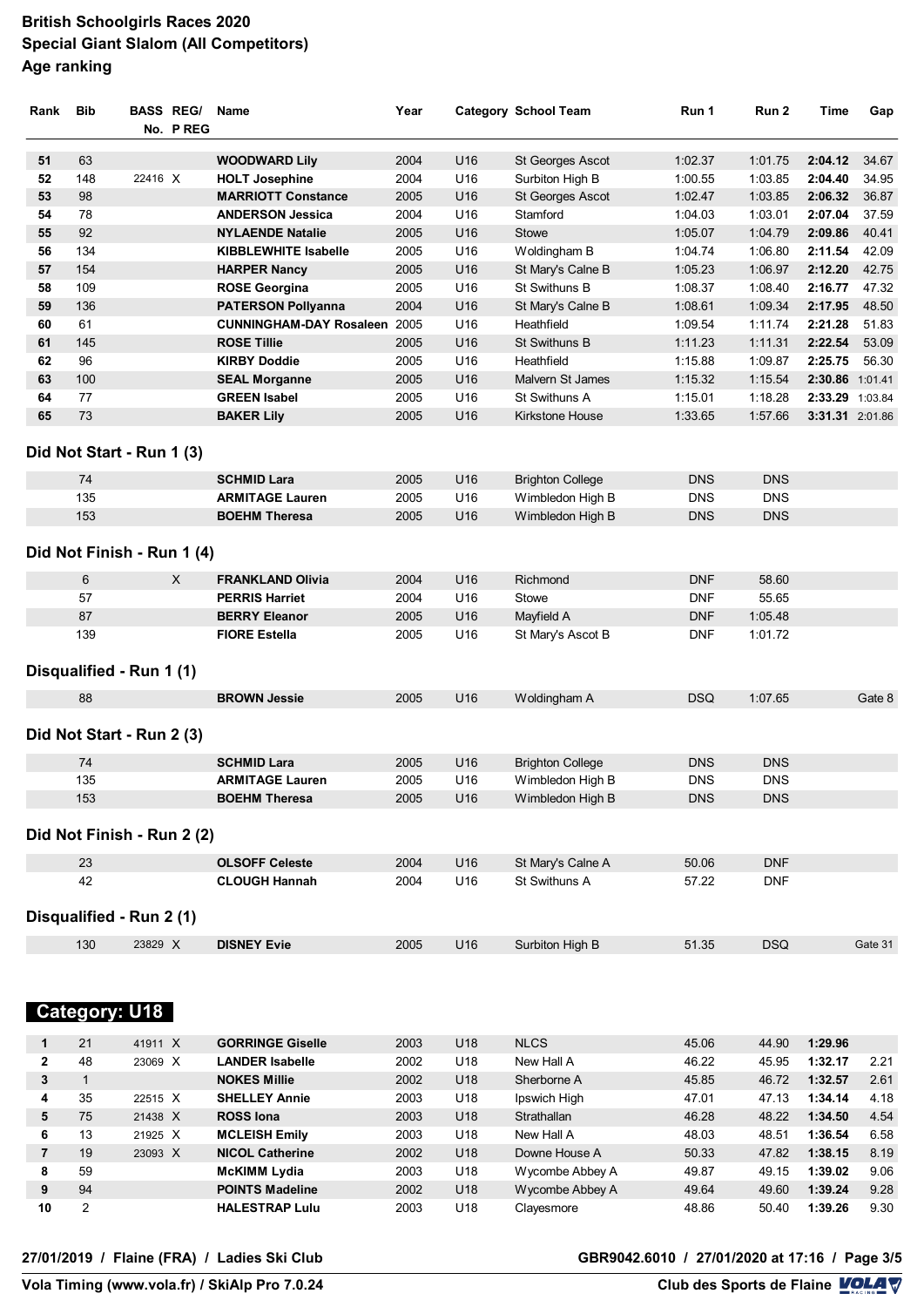| Rank         | <b>Bib</b>           |                            | <b>BASS REG/</b><br>No. PREG | Name                                               | Year         |            | <b>Category School Team</b> | Run 1          | Run 2          | Time               | Gap            |
|--------------|----------------------|----------------------------|------------------------------|----------------------------------------------------|--------------|------------|-----------------------------|----------------|----------------|--------------------|----------------|
| 11           | 12                   | 21096 X                    |                              | <b>VERNON Rebecca</b>                              | 2002         | U18        | Reeds                       | 48.67          | 50.91          | 1:39.58            | 9.62           |
| 12           | 97                   |                            |                              | <b>LEUNG Binia</b>                                 | 2003         | U18        | Cheltenham A                | 49.47          | 50.35          | 1:39.82            | 9.86           |
| 13           | 14                   |                            | X                            | <b>FAVRE Charlotte</b>                             | 2003         | U18        | St Mary's Ascot A           | 50.57          | 49.66          | 1:40.23            | 10.27          |
| 14           | 47                   | 21376 X                    |                              | <b>VESELY Miranda</b>                              | 2002         | U18        | Reeds                       | 49.19          | 51.37          | 1:40.56            | 10.60          |
|              |                      |                            | X                            |                                                    |              |            |                             |                |                |                    |                |
| 15<br>16     | 69                   | 23808 X                    |                              | <b>LASLI Matilde</b>                               | 2003         | U18<br>U18 | Wellington A                | 51.92          | 50.69          | 1:42.61<br>1:43.12 | 12.65<br>13.16 |
| 17           | 91<br>$\overline{4}$ |                            |                              | <b>UTERMANN Caroline</b><br><b>HANTRAIS Maddie</b> | 2003<br>2003 | U18        | <b>NLCS</b>                 | 50.35<br>52.73 | 52.77<br>50.78 | 1:43.51            | 13.55          |
|              | 20                   | 23029 X                    |                              | <b>AGUSTSDOTTIR Maria</b>                          |              | U18        | <b>Brighton College</b>     |                |                | 1:44.52            |                |
| 18<br>19     | 40                   | 36812 X                    |                              | <b>HUGHES Luca</b>                                 | 2003<br>2003 | U18        | Tudor Hall A<br>Strathallan | 51.80<br>51.91 | 52.72<br>52.96 | 1:44.87            | 14.56<br>14.91 |
|              |                      |                            |                              |                                                    |              |            |                             |                |                |                    |                |
| 20           | 36                   |                            |                              | <b>MINCHIN Sophie</b>                              | 2003         | U18        | Sherborne A                 | 52.62          | 52.94          | 1:45.56            | 15.60          |
| 21           | 44                   | 23192 X                    |                              | <b>BREEN Ellen</b>                                 | 2003         | U18        | Surbiton High A             | 52.31          | 53.76          | 1:46.07            | 16.11          |
| 22           | 16                   |                            |                              | <b>COLEGRAVE Georgia</b>                           | 2002         | U18        | Godolphin & Latymer A       | 52.67          | 53.53          | 1:46.20            | 16.24          |
| 23           | 82                   | 26006 X                    |                              | <b>HOGBEN Olivia</b>                               | 2003         | U18        | Reeds                       | 54.40          | 52.27          | 1:46.67            | 16.71          |
| 24           | 123                  |                            |                              | <b>GLOVER Emily</b>                                | 2003         | U18        | Downe House B               | 53.28          | 53.99          | 1:47.27            | 17.31          |
| 25           | 121                  |                            |                              | <b>MOURADIAN Tiana</b>                             | 2003         | U18        | St Mary's Ascot B           | 54.35          | 54.46          | 1:48.81            | 18.85          |
| 26           | 55                   |                            |                              | <b>GUEST Florence</b>                              | 2003         | U18        | Tudor Hall A                | 54.63          | 54.45          | 1:49.08            | 19.12          |
| 27           | 128                  |                            |                              | <b>ROGERS Mia</b>                                  | 2002         | U18        | Wycombe Abbey B             | 55.05          | 56.49          | 1:51.54            | 21.58          |
| 28           | 43                   |                            |                              | <b>RICHARDSON Georgia</b>                          | 2002         | U18        | Stamford                    | 57.31          | 57.28          | 1:54.59            | 24.63          |
| 29           | 32                   |                            |                              | <b>GORDON Rosa</b>                                 | 2002         | U18        | City of London Girls A      | 56.90          | 57.84          | 1:54.74            | 24.78          |
| 30           | 117                  |                            | X                            | <b>MOYLAN Imogen</b>                               | 2003         | U18        | Wimbledon High B            | 1:00.34        | 1:01.96        | 2:02.30            | 32.34          |
| 31           | 113                  |                            | X                            | <b>MEHRA Riya</b>                                  | 2003         | U18        | <b>Tudor Hall B</b>         | 1:01.63        | 1:05.28        | 2:06.91            | 36.95          |
| 32           | 158                  |                            |                              | <b>WAINE louise</b>                                | 2002         | U18        | City of London Girls B      | 1:04.95        | 1:04.37        | 2:09.32            | 39.36          |
|              |                      | Did Not Start - Run 1 (3)  |                              |                                                    |              |            |                             |                |                |                    |                |
|              | 37                   |                            |                              | <b>SCHMIDT-JORTZIG Antonia</b>                     | 2002         | U18        | Clayesmore                  | <b>DNS</b>     | <b>DNS</b>     |                    |                |
|              | 72                   |                            |                              | <b>ESSEX Abi</b>                                   | 2002         | U18        | Clayesmore                  | <b>DNS</b>     | <b>DNS</b>     |                    |                |
|              | 107                  |                            |                              | <b>CORRIGAN Caroline</b>                           | 2002         | U18        | Godolphin & Latymer B       | <b>DNS</b>     | <b>DNS</b>     |                    |                |
|              |                      | Did Not Finish - Run 1 (2) |                              |                                                    |              |            |                             |                |                |                    |                |
|              | 39                   |                            |                              | <b>HOGBIN Annabel</b>                              | 2002         | U18        | <b>Brighton College</b>     | <b>DNF</b>     | <b>DNF</b>     |                    |                |
|              | 56                   | 22733 X                    |                              | <b>MALUGIN Anastasia</b>                           | 2003         | U18        | <b>NLCS</b>                 | <b>DNF</b>     | 52.00          |                    |                |
|              |                      | Did Not Start - Run 2 (3)  |                              |                                                    |              |            |                             |                |                |                    |                |
|              | 37                   |                            |                              | <b>SCHMIDT-JORTZIG Antonia</b>                     | 2002         | U18        | Clayesmore                  | <b>DNS</b>     | <b>DNS</b>     |                    |                |
|              | 72                   |                            |                              | <b>ESSEX Abi</b>                                   | 2002         | U18        | Clayesmore                  | <b>DNS</b>     | <b>DNS</b>     |                    |                |
|              | 107                  |                            |                              | <b>CORRIGAN Caroline</b>                           | 2002         | U18        | Godolphin & Latymer B       | <b>DNS</b>     | <b>DNS</b>     |                    |                |
|              |                      | Did Not Finish - Run 2 (3) |                              |                                                    |              |            |                             |                |                |                    |                |
|              | 39                   |                            |                              | <b>HOGBIN Annabel</b>                              | 2002         | U18        | <b>Brighton College</b>     | <b>DNF</b>     | <b>DNF</b>     |                    |                |
|              | 89                   |                            |                              | <b>MCDOUGALL Mathilda</b>                          | 2003         | U18        | Downe House A               | 51.82          | <b>DNF</b>     |                    |                |
|              | 159                  |                            |                              | <b>RIDLEY Imogen</b>                               | 2002         | U18        | Downe House B               | 59.72          | <b>DNF</b>     |                    |                |
|              |                      | Disqualified - Run 2 (2)   |                              |                                                    |              |            |                             |                |                |                    |                |
|              | $\bf 8$              |                            |                              | <b>ANDERSON Katie</b>                              | 2002         | U18        | Stamford                    | 1:00.74        | <b>DSQ</b>     |                    | Gate 8         |
|              | 155                  |                            |                              | De FONCLARE Lena                                   | 2003         | U18        | Mayfield B                  | 1:37.09        | <b>DSQ</b>     |                    | Gate 9         |
|              |                      | <b>Category: U21</b>       |                              |                                                    |              |            |                             |                |                |                    |                |
| 1            | 46                   |                            |                              | <b>WEEKS Georgia</b>                               | 2001         | U21        | Guildford High A            | 47.78          | 47.55          | 1:35.33            |                |
| $\mathbf{2}$ | 9                    |                            | $\mathsf X$                  | <b>WATKINS Katya</b>                               | 2001         | U21        | Surbiton High A             | 51.35          | 52.43          | 1:43.78            | 8.45           |
|              | 144                  |                            |                              |                                                    |              |            |                             |                |                |                    |                |
| 3            |                      |                            |                              | <b>LUPTON Freya</b>                                | 2001         | U21        | Guildford High B            | 57.61          | 57.32          | 1:54.93            | 19.60          |
| 4            | 67                   |                            |                              | <b>COLTHORPE Emma</b>                              | 2001         | U21        | City of London Girls A      | 57.72          | 57.98          | 1:55.70            | 20.37          |
| 5            | 102                  |                            |                              | <b>WESSEL Beartrice</b>                            | 2001         | U21        | City of London Girls A      | 1:05.33        | 1:07.27        | 2:12.60            | 37.27          |